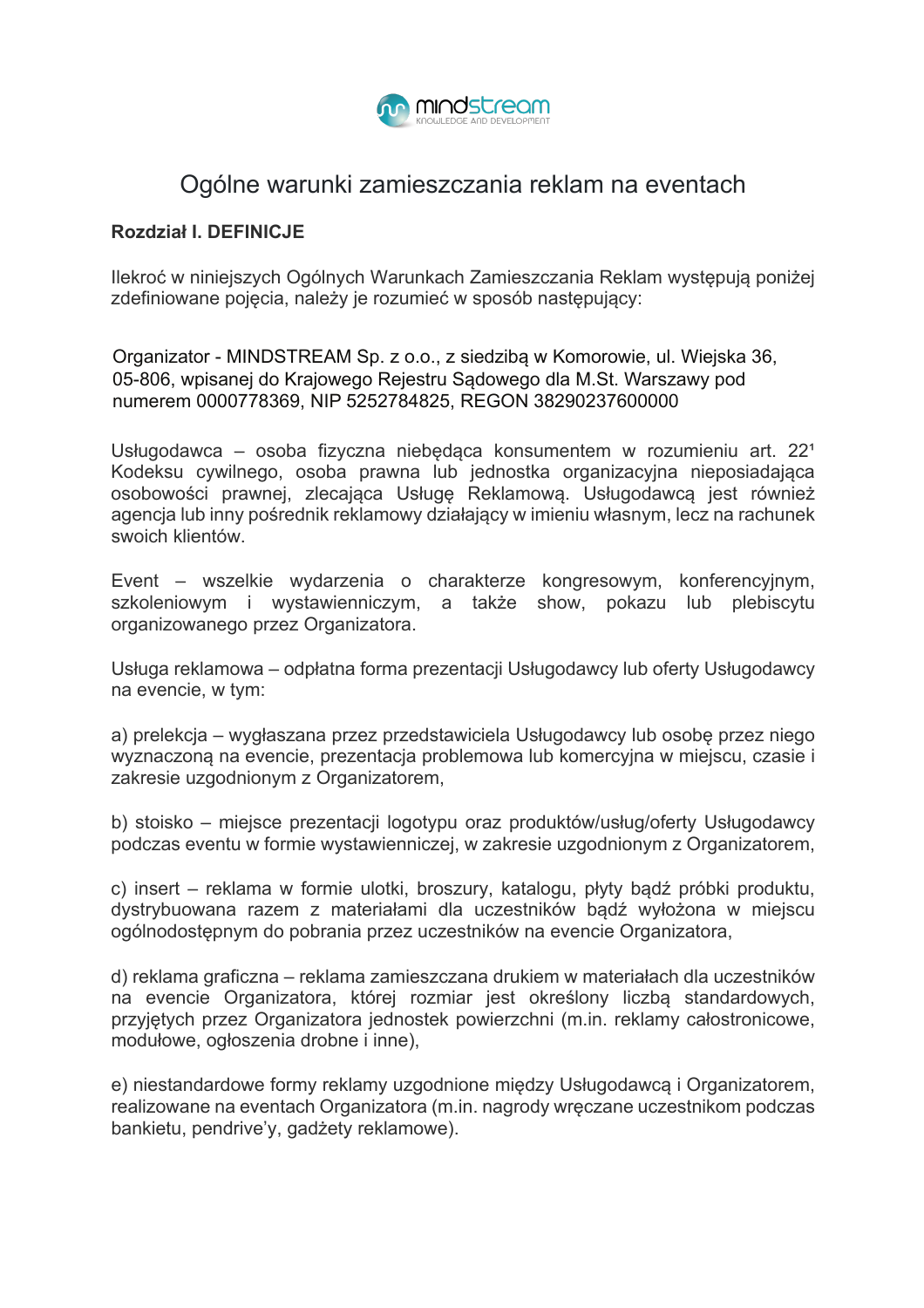

Pakiet reklamowy – działania reklamowe obeimujące zobowiązania reklamowe wraz z innymi towarzyszącymi im formami reklamowymi i świadczeniami (m.in. zamieszczenie logotypu Usługodawcy w mailingu dotyczącym eventu, prezentacja logotypu i opisu Usługodawcy na stronie internetowej eventu, zaprezentowanie Zleceniodawcy w informacjach przed i po evencie na jego stronach internetowych Organizatora, uczestnictwo w evencie przedstawicieli Zleceniodawcy i zaproszenia dla klientów Usługodawcy), świadczonymi przez Organizatora na rzecz Usługodawcy, których zakres ustalany jest w ofercie reklamowej Organizatora lub ustalany jest indywidualnie miedzy Organizatorem a Usługodawca w zleceniu/umowie.

Zlecenie - oznacza każdą umowę, której przedmiotem choćby tylko w części jest zamieszczenie reklamy podczas eventu. Potwierdzenie przyjęcia zlecenia lub przystąpienie do jego realizacji przez Organizatora oznacza zawarcie umowy o treści wynikającej z niniejszego Regulaminu Zamieszczania Reklam i innych uzgodnień stron zawartych w zleceniu/umowie.

Termin dostarczenia materiałów reklamowych - każdorazowo określony w zleceniu termin, w którym klient zobowiązuje się do przesłania kompletnych materiałów.

Dzień roboczy – każdy dzień tygodnia z wyjątkiem sobót i dni ustawowo wolnych od pracy.

# Rozdział II. POSTANOWIENIA OGÓLNE

1. Zlecenie zamieszczania reklamy w zwiazku z eventami jest dokonywane w oparcju o niniejsze Ogólne Warunki Zamieszczania Reklam. Złożenie przez Usługodawce zlecenia jest równoznaczne z akceptacją postanowień niniejszego dokumentu.

2. Usługodawca zapewnia, że przysługują mu wszelkie prawa na dobrach niematerialnych do posługiwania się użytymi w zleconych do publikacji reklamy informacjami, danymi, utworami, wizerunkami, znakami towarowymi, wzorami zdobniczymi lub innymi elementami stanowiącymi przedmiot jakiejkolwiek ochrony prawnej.

3. Zlecenie publikacji reklamy jest równoznaczne z oświadczeniem Usługodawcy, że przekazana do publikacji reklama jest zgodna z prawem i zasadami współżycia społecznego.

4. W przypadku, gdyby w wyniku publikacji reklamy Organizator poniósł jakakolwiek szkodę z tytułu roszczeń osób lub instytucji, których prawa zostały naruszone wskutek tej publikacji, Usługodawca jest zobowiązany naprawić szkodę w całości, łącznie z kosztami postepowań spornych, kosztami zastepstwa procesowego i innymi wydatkami Wydawnictwa poniesionymi w zwiazku z roszczeniami osób trzecich.

5. Jeśli materiały graficzne mają być zwrócone Usługodawcy, należy to wyraźnie zaznaczyć w zleceniu.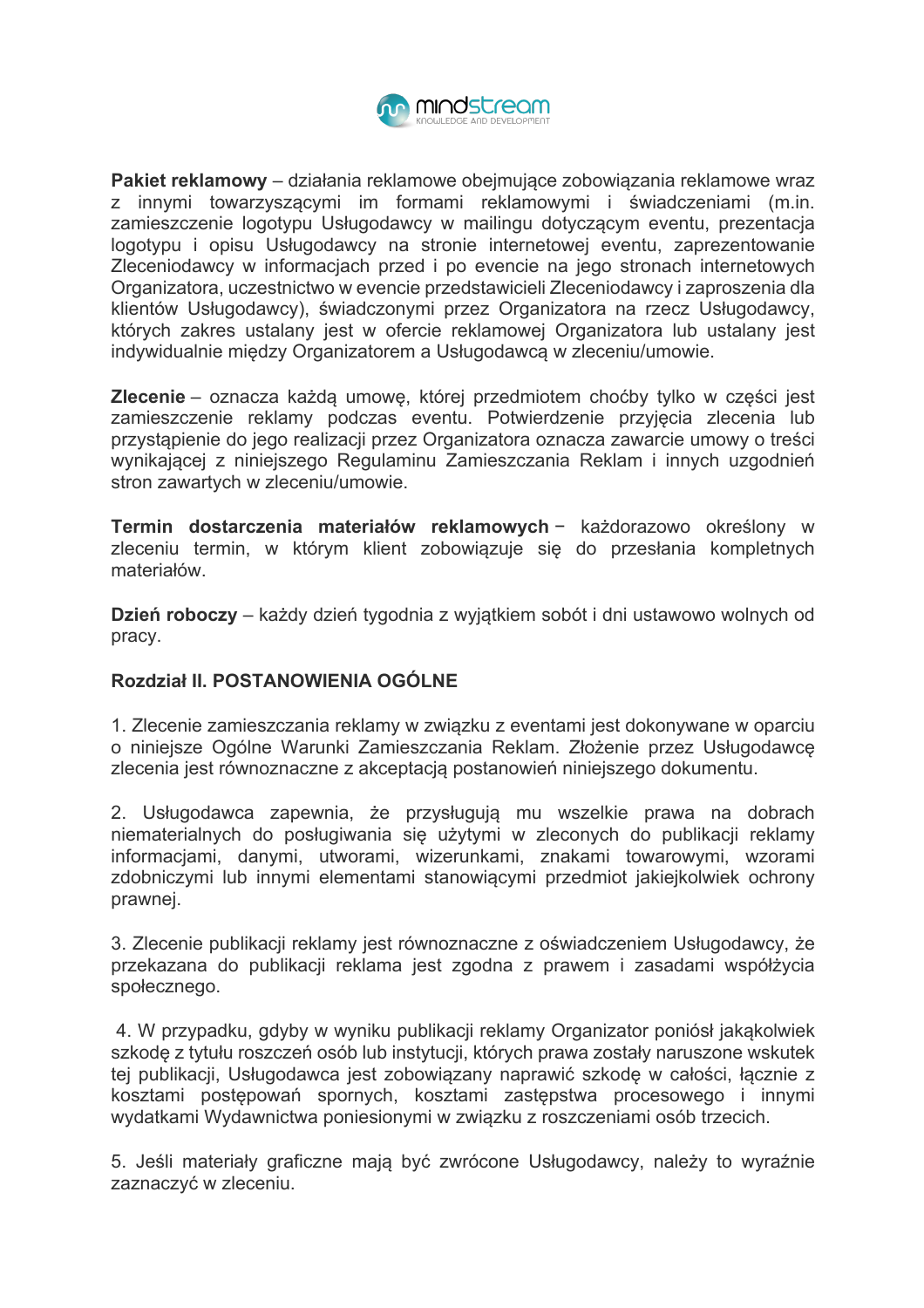

6. W przypadku udostepniania powierzchni pod stojsko promocyjno-reklamowe lub/i sponsoringu Usługodawca uprawniony jest do promowania i/lub reklamy wyłącznie własnych produktów i usług. Promocja lub/i reklama produktów i usług osób trzecich możliwa jest jedynie za uprzednią pisemną zgodą Organizatora.

7. Za naruszenie wyżej powołanych postanowień Usługodawca bez odrebnego wezwania zapłaci Organizatorowi karę umowną w kwocie netto odpowiadającej dwukrotności należnego Organizatorowi od Usługodawcy wynagrodzenia wraz z podatkiem VAT w wysokości zgodnej z obowiązującymi przepisami. Organizator zastrzega sobie prawo dochodzenia od Reklamodawcy odszkodowania przenoszącego wysokość kary umownej.

# Rozdział III. WARUNKI REALIZACJI ZLECEŃ

1. Realizacja usług reklamowych w związku z eventami dokonywana jest wyłacznie na podstawie pisemnego zlecenia lub pisemnej umowy podpisanej przez Usługodawcę lub osobe/osoby upoważnione do reprezentacji Usługodawcy.

2. Zlecenie/umowa powinny określać:

- a) nazwę eventu,
- b) rodzaj reklamy,
- c) termin realizacii.
- d) warunki płatności,
- e) ceny i wysokość upustów.

3. Do chwili przyjęcia zlecenia lub przystąpienia do jego wykonania przez Organizatora zlecenie stanowi ofertę.

4. Agencje reklamowe i inni pośrednicy reklamowi działający w imieniu i na rzecz swoich klientów są solidarnie odpowiedzialni z klientami (Usługodawcami), których reprezentuja wobec Organizatora.

5. W przypadku sponsoringu Usługodawca zobowiązany jest do przesłania prezentacji swojej firmy lub produktu do akceptacji przez Organizatora oraz do naniesienia sugerowanych przez Organizatora poprawek.

6. Warianty metrażu stoisk ustalane są indywidualnie z Organizatorem.

7. Wszystkie kwestie dotyczące wyposażenia stoiska ustalane są z Organizatorem. Usługodawca zobowiązany jest poinformować Organizatora o elementach wyposażenia stoiska nie później niż na 7 dni roboczych przed eventem.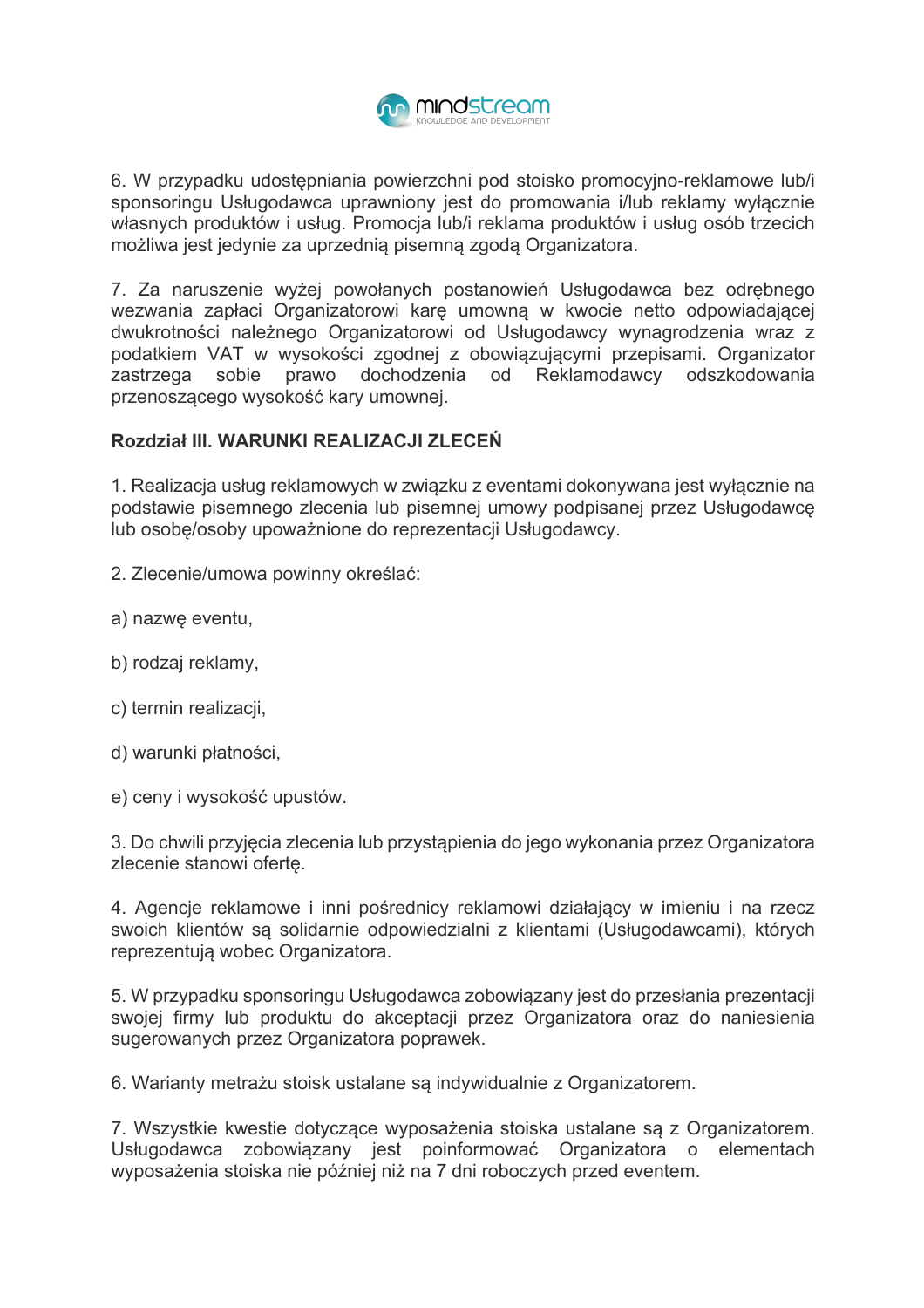

8. W razie potrzeby. Organizator zobowiaże Usługodawce do wysłania wizualizacji stoiska nie później niż na 21 dni roboczych przed eventem

9. Lokalizacja stojsk oraz strefy cjągów komunikacyjnych wyznaczane są przez Organizatora.

10. Zabrania się przesuwania stoisk poza obszar wyznaczony przez Organizatora.

11. Zabronione jest zwracanie się do obsługi obiektu konferencyjnego o dodatkowe krzesła i stoły lub inne wyposażenie stoiska. Prośby takie należy kierować bezpośrednio do osób reprezentujących Organizatora

12. Czas trwania Prelekcji (wykładu sponsorowanego) ustalany jest indywidualnie z Organizatorem. Zabrania się przedłużania czasu trwania Wykładu sponsorowanego o wiecei niż 20% ustalonego czasu.

13. Naruszenie postanowień pkt. 10, 11 i 12 powyżej skutkuje obowiązkiem zapłaty dodatkowej opłaty w wysokości 20% łącznej opłaty netto za świadczone przez Organizatora Usługi, za każdy przypadek naruszenia.

14. Płatność za usługi reklamowe nastepuje w formie przelewu na konto Organizatora w ciagu 14 dni od daty wystawienia faktury VAT za zamieszczenie reklamy.

15. Warunki i terminy płatności w wyjątkowych przypadkach mogą być ustalane indywidualnie z Reklamodawca.

## Rozdział III a. INFORMACJE POUFNE

1. Usługodawca zobowiazuje sie do utrzymania w tajemnicy Informacji Poufnych.

2. Przez "Informacje Poufne" rozumie się informacje dotyczące ustalonych przez Strony cen i zakresu usług świadczonych przez Organizatora na rzecz Usługodawcy.

3. Usługodawca zobowiązuje się do:

a) użycia i wykorzystania Informacji Poufnych wyłącznie do celów niezbędnych do realizacji Zlecenia,

b) nieprzekazywania lub ujawniania Informacji Poufnej osobie trzeciej bez wyraźnej, uprzedniej zgody Organizatora udzielonej w formie pisemnej,

c) przekazywania Informacji Poufnych tylko tym pracownikom i współpracownikom, którzy z uwagi na zakres swych obowiązków zaangażowani będą w realizację Zlecenia i którzy zostaną wyraźnie poinformowani o charakterze Informacji Poufnych oraz o zobowiązaniach Stron wynikających ze Zlecenia.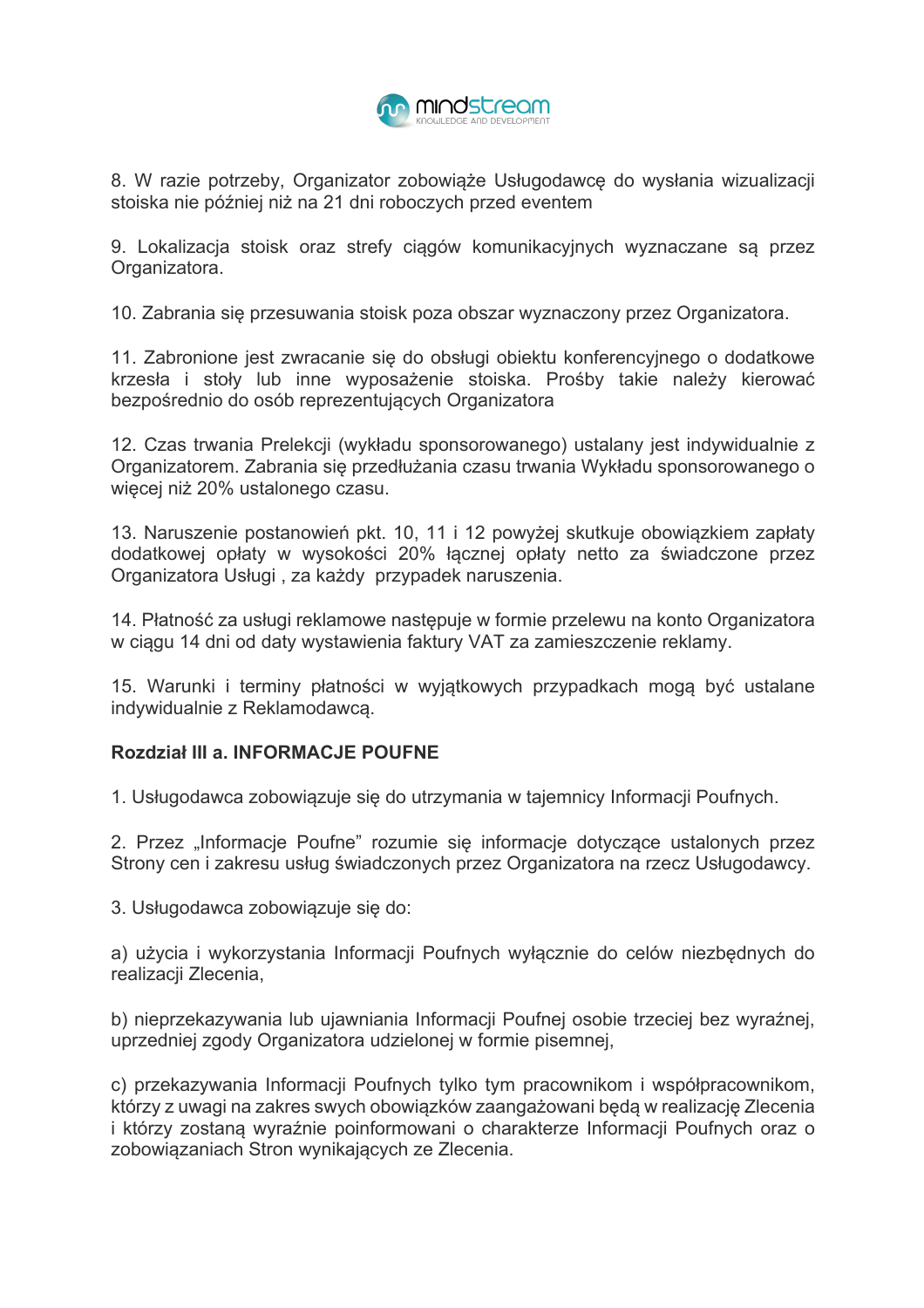

4. Nie stanowia Informacii Poufnych informacie, których ujawnienie jest wymagane bezwzględnie obowiązującymi przepisami prawa.

5. Zobowiązania wynikające z niniejszego paragrafu mają charakter terminowy i obowiązują przez okres 5 lat od Dnia złożenia Zlecenia.

6. Naruszenie postanowień pkt 1- 3 niniejszego Rozdziału skutkuje obowiązkiem zapłaty przez Usługodawce kary umownej w wysokości 100 % łacznej opłaty netto za świadczone przez Organizatora Usługi reklamowe, za każdy przypadek naruszenia.

## Rozdział IV. MODYFIKACJA ZLECENIA

1. Usługodawca jest zobowiązany dostarczyć Wydawnictwu oświadczenie modyfikujące zlecenie na piśmie, z dokładnym określeniem zakresu zmian, nie później niż na 15 dni roboczych przed planowanym terminem rozpoczęcia eventu.

2. W przypadku przekroczenia terminów zgłaszania zmian określonych w punkcie 1, a także w przypadku wątpliwości, niejasności co do zakresu i rodzaju zgłoszonych zmian, których nie da się rozstrzygnąć w terminach określonych w punkcie 1, Organizator ma prawo realizacji zlecenia w jego pierwotnej wersji. W takiej sytuacji Organizator nie ponosi odpowiedzialności za skutki publikacji ogłoszenia w wersji pierwotnej, a Usługodawca zobowiązany jest do zapłaty 100% wartości zlecenia.

3. Organizator przyjmie zmiany określone przez Usługodawcę w miarę istniejących możliwości. W przypadku gdy dokonanie modyfikacji okaże się niemożliwe ze względów technicznych lub innych zobowiązań Organizatora, Usługodawca wg własnego wyboru może zrezygnować z modyfikacji zlecenia bądź odstąpić od umowy. Odstapienie od umowy jest równoznaczne z anulowaniem zlecenia i powoduje skutki określone w rozdziale V.

4. Modyfikacja zlecenia jest możliwa wyłącznie za uprzednią pisemną zgodą Organizatora.

## Rozdział V ANIII OWANIE ZI FCENIA

1. Usługodawca może zrezygnować z zamówionej reklamy (anulowanie zlecenia). Rezygnacja musi zostać zgłoszona Organizatorowi na piśmie (poczta) lub droga elektroniczną (mail), pod rygorem nieważności.

2. W przypadku, gdy oświadczenie o anulowaniu zlecenia zostanie zgłoszone Organizatorowi później niż w terminie określonym w punkcie 4 poniżej. Usługodawca, zależnie od terminu złożenia oświadczenia, zobowiazany jest do zapłaty na rzecz Organizatora: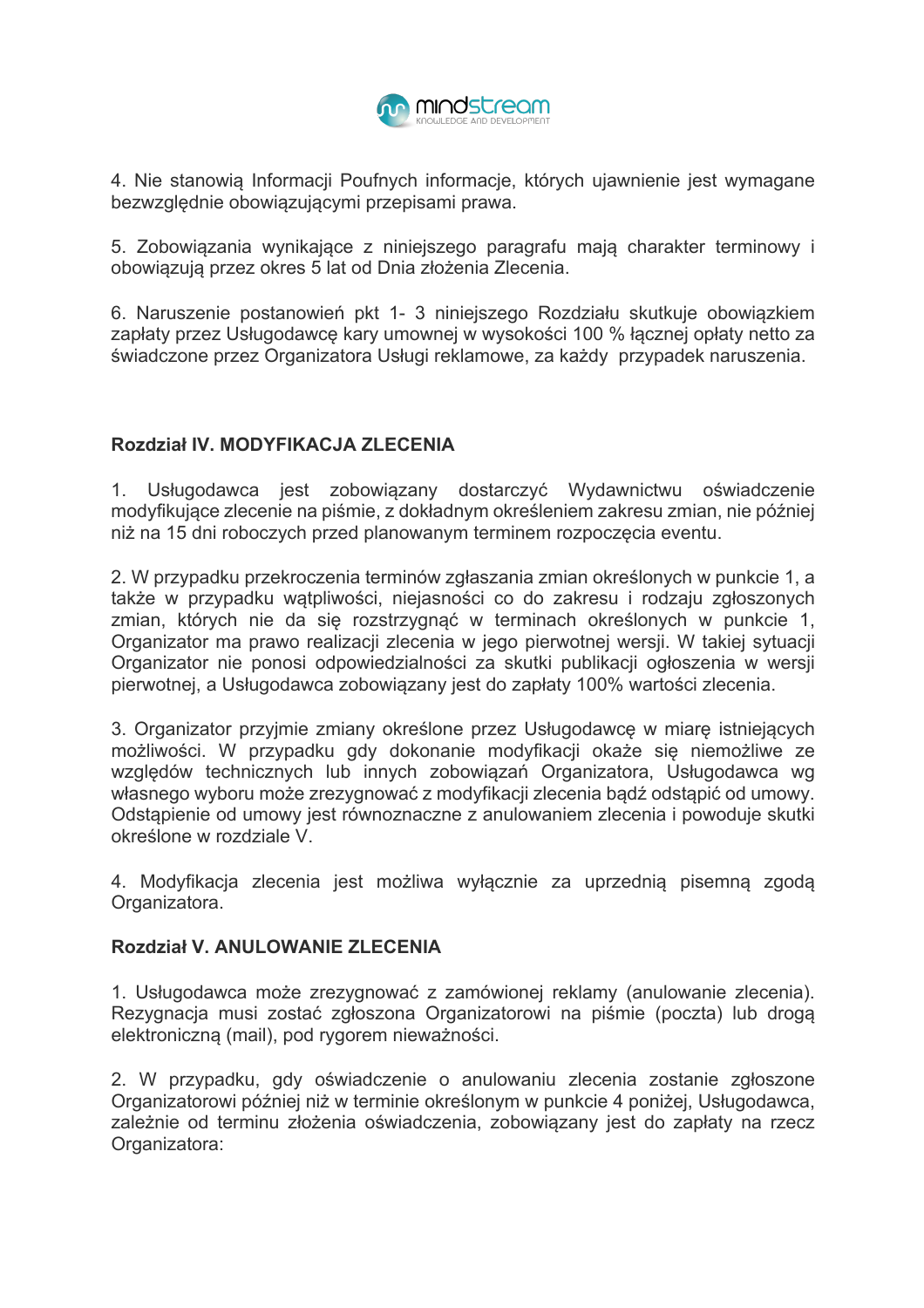

a) dla sponsoringu na eventach: 50% łacznej należności brutto za zlecenie – w przypadku anulowania zlecenia co najmniej przed 30 dniem roboczym przed terminem realizacji eventu, , kongresu lub konferencji

b) dla sponsoringu na eventach, konferencjach, kongresach: 100% łącznej należności brutto za zlecenie – w przypadku anulowania zlecenia poczawszy od 30 dnia roboczego przed terminem realizacji eventu, zjazdu, kongresu.

3. Niedochowanie przez Usługodawcę terminu dostarczenia materiałów reklamowych jest równoznaczne z anulowaniem zlecenia na zasadach określonych w ust. 2a i 2b.

4. Usługodawca wyraża zgodę na to, że w przypadku anulowania zlecenia później niż na 30 dni roboczych dla sponsoringu na eventach lub w przypadku rezygnacji ze zlecenia długoterminowego albo niedochowania terminu dostarczenia materiałów reklamowych Organizatorowi przysługuje prawo do świadczenia ustalonego na zasadach opisanych w ust. 2 i 3 niniejszego rozdziału.

## Rozdział VI. POSTEPOWANIE REKLAMACYJNE

1. Reklamacje dotyczące sposobu i jakości realizacji zlecenia Usługodawca zobowiązany jest zgłaszać Organizatorowi na piśmie w ciągu 7 dni od daty ukazania się zakwestionowanej reklamy (konferencji, zjazdu, eventu).

2. Reklamacje powinny zawierać udokumentowany opis wad, usterek i innych nieprawidłowości w wykonaniu zlecenia.

3. ORGANIZATOR zastrzega sobie prawo nieuwzględnienia reklamacji w przypadku dostarczenia materiałów reklamowych po terminie.

4. Niedotrzymanie terminu zgłoszenia reklamacji bądź niezachowanie jej formy pisemnej powoduje utratę przez Usługodawcę prawa do reklamacji. Dotyczy to także kolejnych dotkniętych wadą lub usterką emisji tego samego materiału (w przypadku emisji cyklicznych).

5. Złożenie reklamacji nie zwalnia Usługodawcy z obowiązku uregulowania należności wynikającej ze zlecenia.

6. Organizator zastrzega sobie prawo rozpatrywania wyłącznie reklamacji dotyczących zleceń zapłaconych w całości.

7. Usługodawcy nie przysługuje prawo potracenia ewentualnej należności z tytułu reklamacii z należnego Organizatorowi wynagrodzenia.

# Rozdział VII. POSTANOWIENIA KOŃCOWE